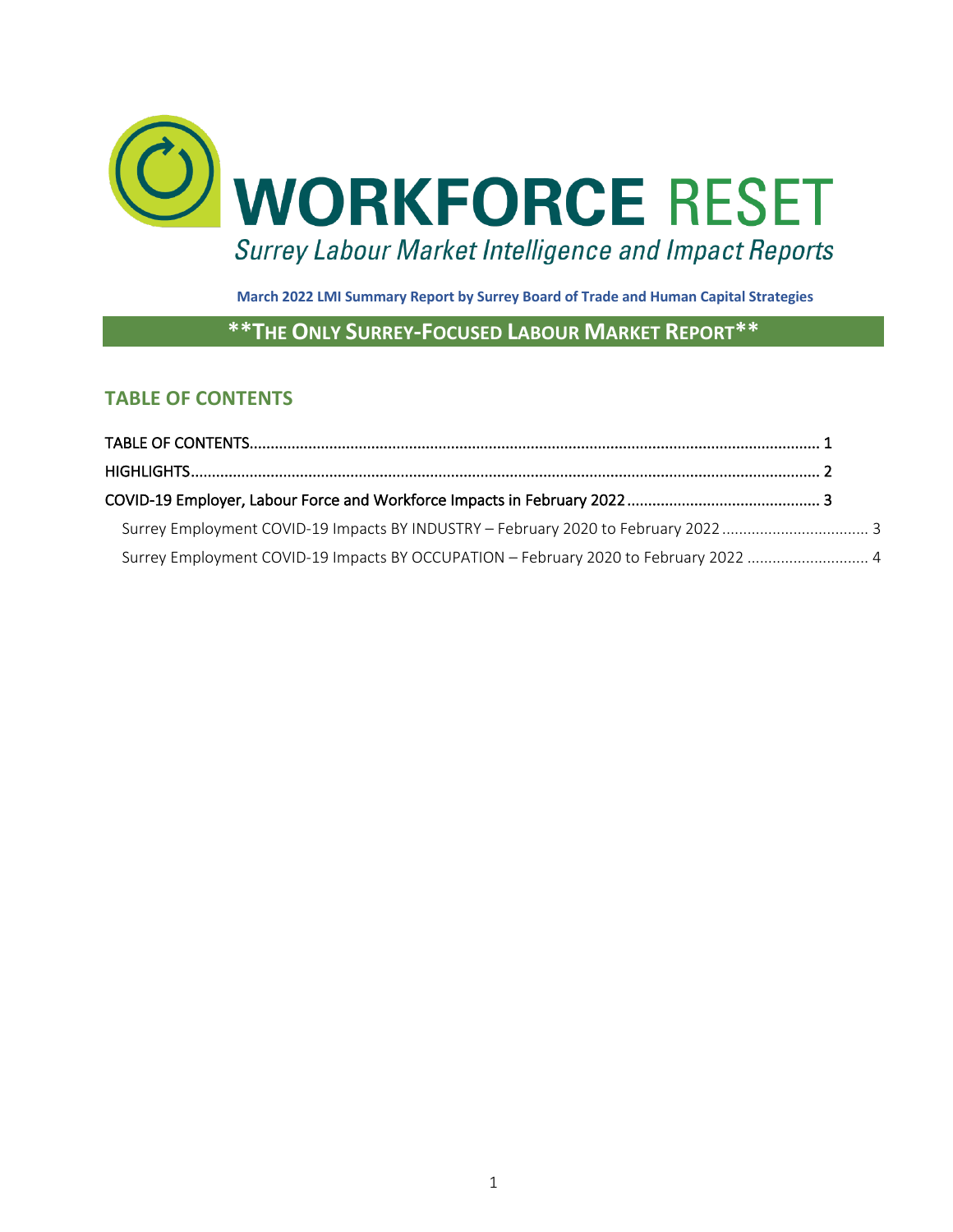# **Surrey Board of Trade COVID-19 Surrey Labour Market Intelligence Report March 2022 (including results of Statistics Canada's February 2022 Labour Force Survey)**

#### **\*\*THE ONLY SURREY-FOCUSED LABOUR MARKET REPORT\*\***

The Surrey Board of Trade (SBOT) continues to provide the only Surrey-specific labour market data on a regular basis! This summary report compares employment changes in Surrey from before the COVID-19 pandemic (February 2020) and through to February 2022 to show the local employment impacts of the pandemic. This report is prepared by Human Capital Strategies in conjunction with the SBOT.

Please note that until December 2020, the Labour Force Data provided by Statistics Canada was based on population counts from the 2011 Census of Population. As of January 2021, the estimates have been adjusted to reflect the population counts from the 2016 Census. As a result, you will see some minor changes in numbers from Labour Market Intelligence Reports published in 2020. All the numbers for 2020 provided in this report have been updated based on the revised labour force data from Statistics Canada.

# **HIGHLIGHTS**

Employment in Surrey in February 2022 was an estimated 1.7% or 4,900 jobs above employment before the pandemic in February 2020, and almost 30,000 higher than the lowest job levels in April 2020.

In February 2022, the Surrey economic recovery from the COVID-19 pandemic continues to be driven by a twopronged strength: knowledge-based industries and resource industries. Some (fewer than in December 2021) other goods and services sectors in Surrey remain impacted and below February 2020 employment levels.

Health care, natural resources, public administration and tech sectors are leading Surrey's jobs recovery. An exception to knowledge-based growth is the recovery of wholesale and retail trade (almost 3,700 jobs growth). The single largest percentage growth in terms of occupational categories has been in natural resources positions (69.6% or 2,100 jobs). Non-agriculture resource companies are prevalent in Surrey and continue to positively impact employment in other sectors.

On the other hand, the construction sector in Surrey continues to lag in its jobs recovery – even further so in February 2022, down over 8,655 jobs since the pandemic started; and of course, the high-touch, large-group accommodation & food services, "other services" and arts & culture jobs remain below pre-pandemic levels.

The construction-driven trades, transport and equipment operator category remains 6,500 jobs below February 2020 – also impacted by a lagging transportation sector recovery in Surrey.

Improvement continues in Surrey - of 15 industry categories, in December 2021 seven of them in Surrey have employment levels still below February 2020. Two months later, in February 2022, this number was only three of 15 industries still below pre-pandemic job levels.

Many Surrey industries and occupational categories have rebounded to employment levels above pre-pandemic February 2020; lagging construction employment and the slow recovery of sales & service, trades (construction related) and services impacted by COVID restrictions (e.g., accommodation, food, group events, etc.) continue to be of concern.



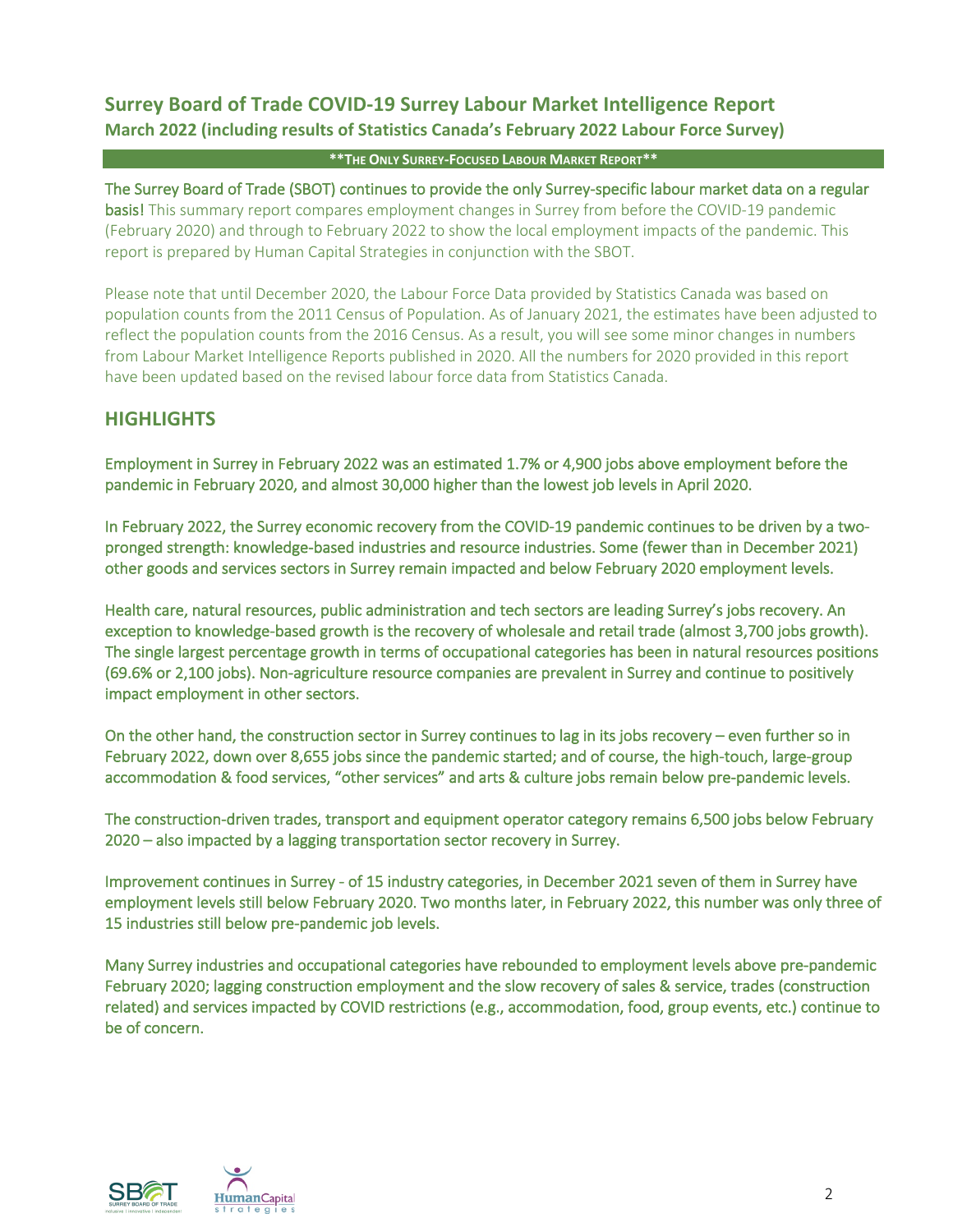# **COVID-19 Employer, Labour Force and Workforce Impacts in February 2022**

# **Surrey Employer COVID-19 Employment Impacts: Estimates extrapolated from Statistics Canada's 2016 Census and 2022 Statistics Canada Labour Force Survey (March 2022)**

### **Surrey Employment COVID-19 Impacts BY INDUSTRY – February 2020 to February 2022**

Employment in Surrey in February 2022 was an estimated 1.7% or 4,900 jobs above employment before the pandemic in February 2020; and almost 30,000 higher than the lowest period in April 2020. The largest employment sectors in Surrey in February 2022 were:

- 1. Wholesale & retail trade (55,296)
- 2. Health care & social assistance (40,296)
- 3. Transportation & warehousing (28,360)
- 4. Manufacturing (28,332)
- 5. Construction (23,989)
- 6. Professional, scientific and technical (21,900)

Table 1 shows employment change between February 2020 (Pre-COVID) and February 2022 in Surrey, by industry.

The sectors most impacted and still not fully recovered in Surrey are estimated to be:

- Construction is still down over -8,655 jobs or -26.5%;
- Finance, insurance & real estate is down by -2,817 jobs or -15.2%;
- Business, building & other support is down over -2,331 jobs or -16.0%;
- Accommodation & food services is lower than pre-pandemic by over -2,269 jobs or -11.9%;
- "Other services" (personal services, high touch jobs) is down almost 2,180 jobs or -16.2%;
- While utilities only lost 487 jobs since the pandemic, this represents a -28.9% drop in this relatively small Surrey industry – the largest percentage drop among all industries.

The sectors showing the greatest recovery since February 2020 in Surrey are estimated to be:

- Health care & social assistance is up almost by over 6,163 jobs or 18.1%;
- Public administration employment is up almost 3,825 jobs or 40.6% in Surrey, perhaps from sustained back to school trends since Christmas;
- Wholesale & retail trade has rebounded with almost 3,692 new jobs for a 7.2% increase;
- Gaining 2,094 jobs, the natural resources sector saw a large percentage recovery in Surrey at 69.6% since February 2020;
- Professional, scientific and technical services have increased employment by 1,553 over pre-COVID for an 8.0% since February 2020.

Manufacturing (1,498 or 5.6%), transportation & warehousing (1,131 or 4.2%) and information, culture & recreation (848 or 8.9%) showed smaller growth in Surrey but still higher employment than before the pandemic started.



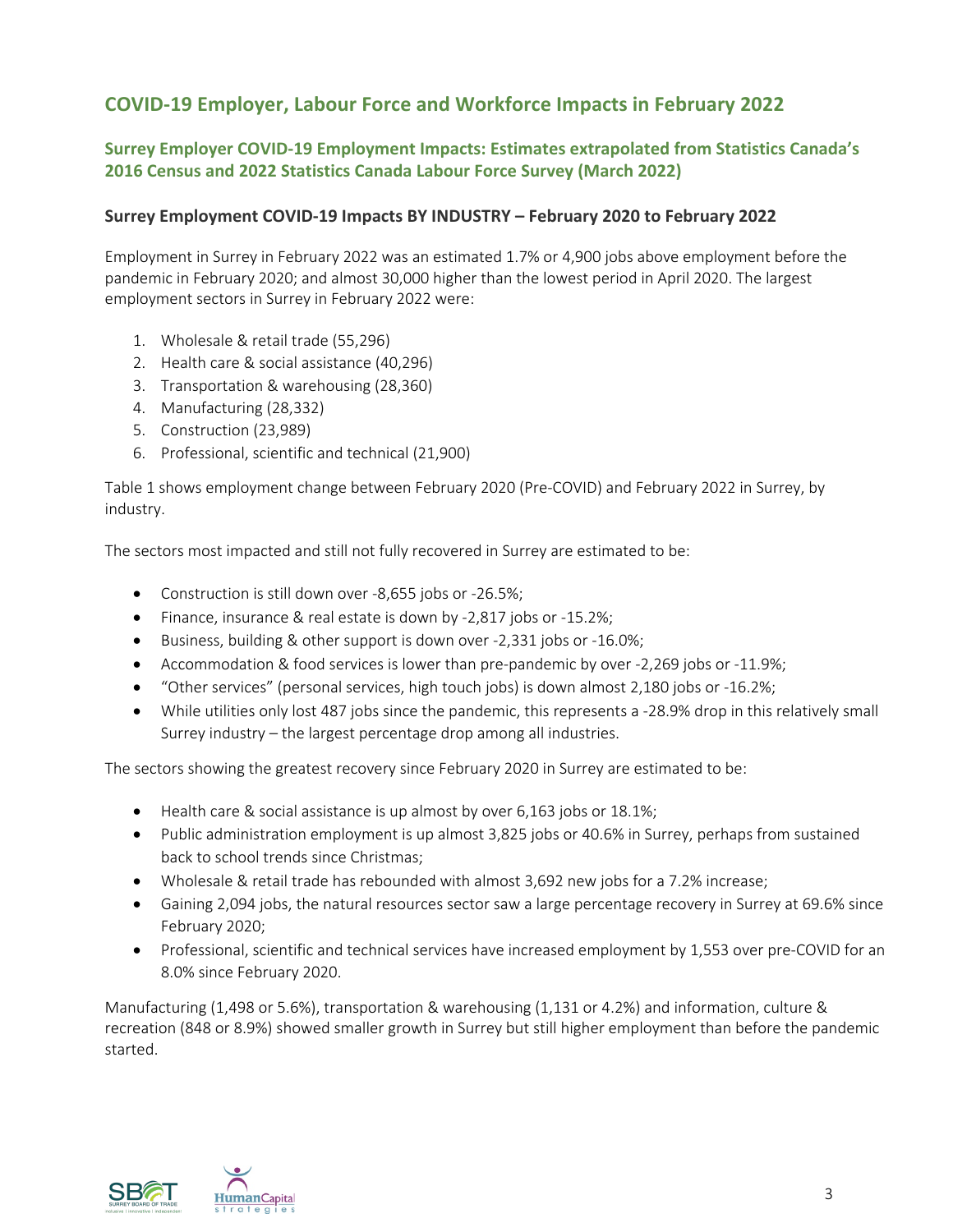### Table 1: Estimated Employment by Industry in Surrey<sup>1</sup> – February 2020 through February 2022 Adapted from Table 14-10-0379-01, Statistics Canada<sup>2</sup>

| <b>North American Industry</b><br><b>Classification System (NAICS)</b> | <b>Employment</b><br><b>February</b> | <b>Employment</b><br><b>April</b> | <b>Employment</b><br>February 2022 | <b>Change February 2020 to</b><br>February 2022 |          |
|------------------------------------------------------------------------|--------------------------------------|-----------------------------------|------------------------------------|-------------------------------------------------|----------|
|                                                                        | 2020                                 | 2020                              |                                    | <b>Jobs</b>                                     | %        |
| Total Employed (all industries)                                        | 296,748                              | 271,848                           | 301,649                            | 4,900                                           | 1.7%     |
| Agriculture, Forestry, Fishing, Mining,<br>Quarrying, Oil & Gas        | 3,008                                | 4,483                             | 5,102                              | 2,094                                           | 69.6%    |
| <b>Utilities</b>                                                       | 1,687                                | 2,230                             | 1,199                              | $-487$                                          | $-28.9%$ |
| Construction                                                           | 32,644                               | 29,793                            | 23,989                             | $-8,655$                                        | $-26.5%$ |
| Manufacturing                                                          | 26,833                               | 25,580                            | 28,332                             | 1,498                                           | 5.6%     |
| <b>Wholesale &amp; Retail Trade</b>                                    | 51,604                               | 46,077                            | 55,296                             | 3,692                                           | 7.2%     |
| Transportation & Warehousing                                           | 27,229                               | 23,931                            | 28,360                             | 1,131                                           | 4.2%     |
| Finance, Insurance, Real Estate                                        | 18,511                               | 16,766                            | 15,694                             | $-2,817$                                        | $-15.2%$ |
| Professional, Scientific & Technical                                   | 19,536                               | 19,337                            | 21,090                             | 1,553                                           | 8.0%     |
| Business, Building & Other Support                                     | 14,609                               | 14,212                            | 12,277                             | $-2,331$                                        | $-16.0%$ |
| <b>Educational Services</b>                                            | 16,380                               | 15,489                            | 17,821                             | 1,441                                           | 8.8%     |
| <b>Health Care &amp; Social Assistance</b>                             | 34,132                               | 32,973                            | 40,296                             | 6,163                                           | 18.1%    |
| Info, Culture & Recreation                                             | 9,496                                | 8,164                             | 10,344                             | 848                                             | 8.9%     |
| <b>Accommodation &amp; Food Services</b>                               | 19,052                               | 13,845                            | 16,782                             | $-2,269$                                        | $-11.9%$ |
| Other Services (except public<br>administration)                       | 13,420                               | 11,700                            | 11,240                             | $-2,180$                                        | $-16.2%$ |
| <b>Public Administration</b>                                           | 9,416                                | 8,376                             | 13,241                             | 3,825                                           | 40.6%    |

# **Surrey Employment COVID-19 Impacts BY OCCUPATION – February 2020 to February 2022**

Table 2 shows employment trends by occupation in Surrey.

As of February 2022, the biggest recovery by occupation in Surrey since February 2020 has been business, finance & administration with over 9,400 new jobs, for a 22.6% increase.

Other occupational categories with significant job increases in Surrey were:

- Jobs in natural & applied sciences grew by over 3,382 or 17.2% since the pandemic;
- Health positions increased by over 3,353 or 15.7%;
- Education, law & social, community and government services saw an almost 2,652 jobs increase or 10.2% in Surrey;
- Natural resource jobs increased by 52.6% or almost 1,800 jobs.

Jobs in manufacturing and utilities occupations were up 1,153 or 8.7% in Surrey since February 2020.

 $2$  Employment by Industry, three month moving average, unadjusted for seasonality.





<sup>&</sup>lt;sup>1</sup> Estimates based on Surrey share of Metro Vancouver (Census Metropolitan Area) by Industry in 2016.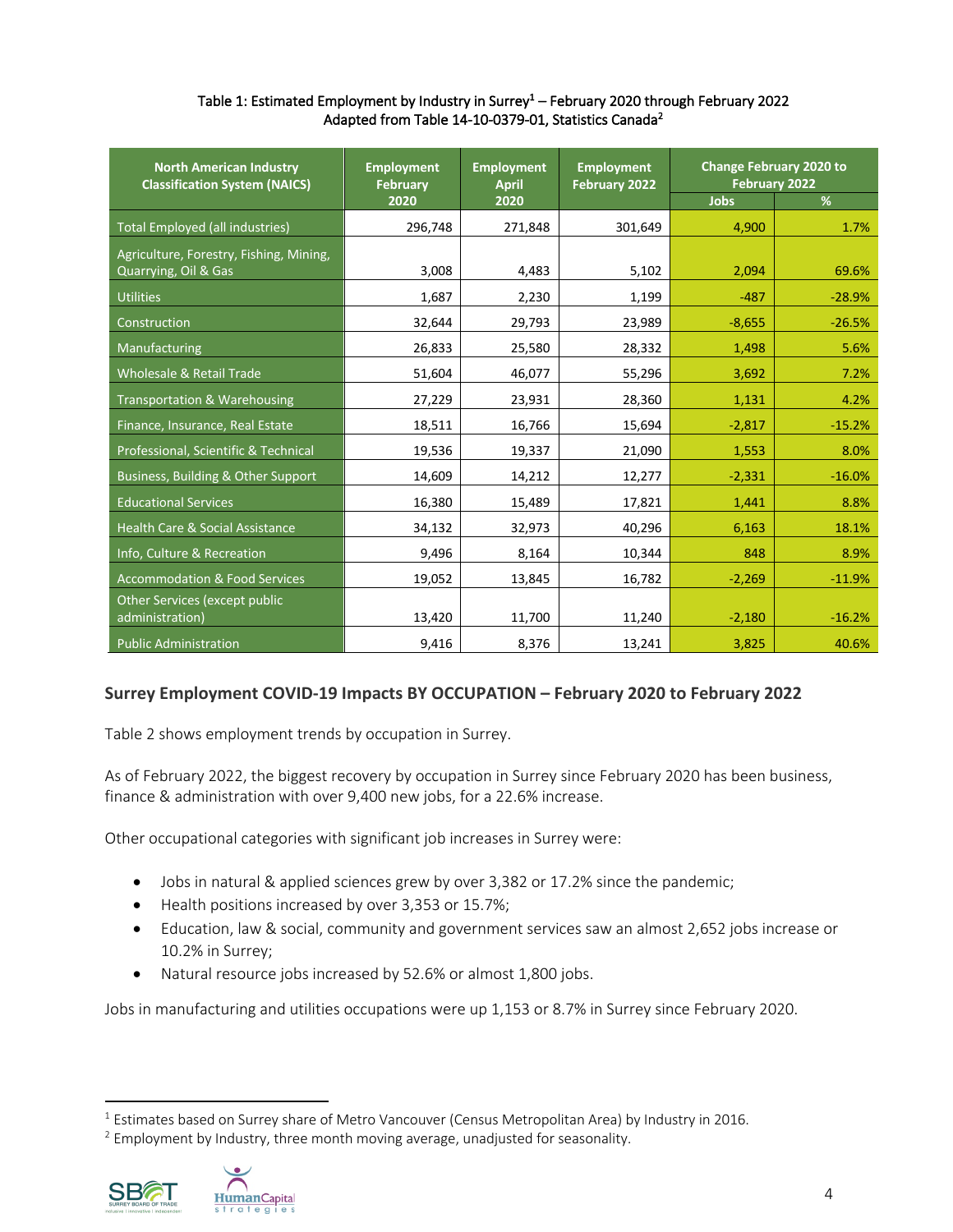### Table 2: Estimated Employment by Occupation in Surrey – February 2020 through February 2022 Adapted from Table 14-10-0381-01, Statistics Canada

| <b>National Occupational</b>                      | <b>Employment</b><br><b>February</b> | <b>Employment</b><br><b>April</b> | <b>Employment</b><br>February 2022 | <b>Change February 2020 to</b><br><b>February 2022</b> |          |
|---------------------------------------------------|--------------------------------------|-----------------------------------|------------------------------------|--------------------------------------------------------|----------|
| <b>Classification</b>                             | 2020                                 | 2020                              | 2022                               | <b>Employment</b>                                      | %        |
| <b>Total Employed (all</b><br>occupations)        | 296,748                              | 271,848                           | 301,649                            | 4,900                                                  | 1.7%     |
| Management                                        | 22,822                               | 23,119                            | 21,599                             | $-1,223$                                               | $-5.4%$  |
| <b>Business, Finance &amp;</b>                    |                                      |                                   |                                    |                                                        |          |
| Administration                                    | 41,703                               | 40,490                            | 51,144                             | 9,441                                                  | 22.6%    |
| <b>Natural &amp; Applied Sciences</b>             | 19,658                               | 17,678                            | 23,039                             | 3,382                                                  | 17.2%    |
| Health                                            | 21,380                               | 20,822                            | 24,733                             | 3,353                                                  | 15.7%    |
| Education, Law & Social,<br>Community and Gov     |                                      |                                   |                                    |                                                        |          |
| <b>Services</b>                                   | 26,370                               | 24,680                            | 29,022                             | 2,652                                                  | 10.1%    |
| Art, Culture, Rec & Sport                         | 6,636                                | 5,436                             | 5,455                              | $-1,180$                                               | $-17.8%$ |
| Sales & Services                                  | 83,042                               | 68,608                            | 71,643                             | $-11,400$                                              | $-13.7%$ |
|                                                   | 58,356                               |                                   |                                    |                                                        |          |
| Trades, Transport &<br><b>Equipment Operators</b> |                                      | 55,001                            | 51,856                             | $-6,501$                                               | $-11.1%$ |
| <b>Natural Resources</b>                          |                                      |                                   |                                    |                                                        |          |
| Agriculture & related<br>production               | 3,414                                | 5,209                             | 5,209                              | 1,795                                                  | 52.6%    |
| <b>Manufacturing &amp; Utilities</b>              | 13,226                               | 11,021                            | 14,379                             | 1,153                                                  | 8.7%     |

When we consider employment by occupation in Surrey and impacts by occupation, the greatest number of jobs impacted were in:

- Sales & service employment (-11,400 or -13.7%);
- Trades, transport & equipment operators (-6,501 or -11.1%);
- Management employment (-1,223 or -5.4%);
- Arts, culture, recreation & sport (-1,180 jobs or -17.8%).

Many Surrey industries and occupational categories have rebounded to employment levels above pre-pandemic February 2020; lagging construction employment and the slow recovery of sales & service, trades (construction related) and services impacted by COVID restrictions (e.g., accommodation, food, group events, etc.) continue to be of concern.

### Sources:

*Statistics Canada.* Table 14-10-0379-01 Employment by industry, three-month moving average, unadjusted for seasonality (x 1,000)

*Statistics Canada.* Table 14-10-0381-01 Employment by occupation, three-month moving average, unadjusted for seasonality (x 1,000)

#### MORE INFORMATION:

### SURREY BUSINESS LEADERSHIP PERSPECTIVE

BC Labour Force Survey Data, Statistics Canada Labour Force Survey, February 2022 (Released March 11, 2022)

Source: BC Stats – *Statistics Canada, Labour Force Survey, February 2022.* Released March 11, 2022. Retrieved from https://www2.gov.bc.ca/assets/gov/data/statistics/employment-labour-market/lfs\_data\_tables.pdf